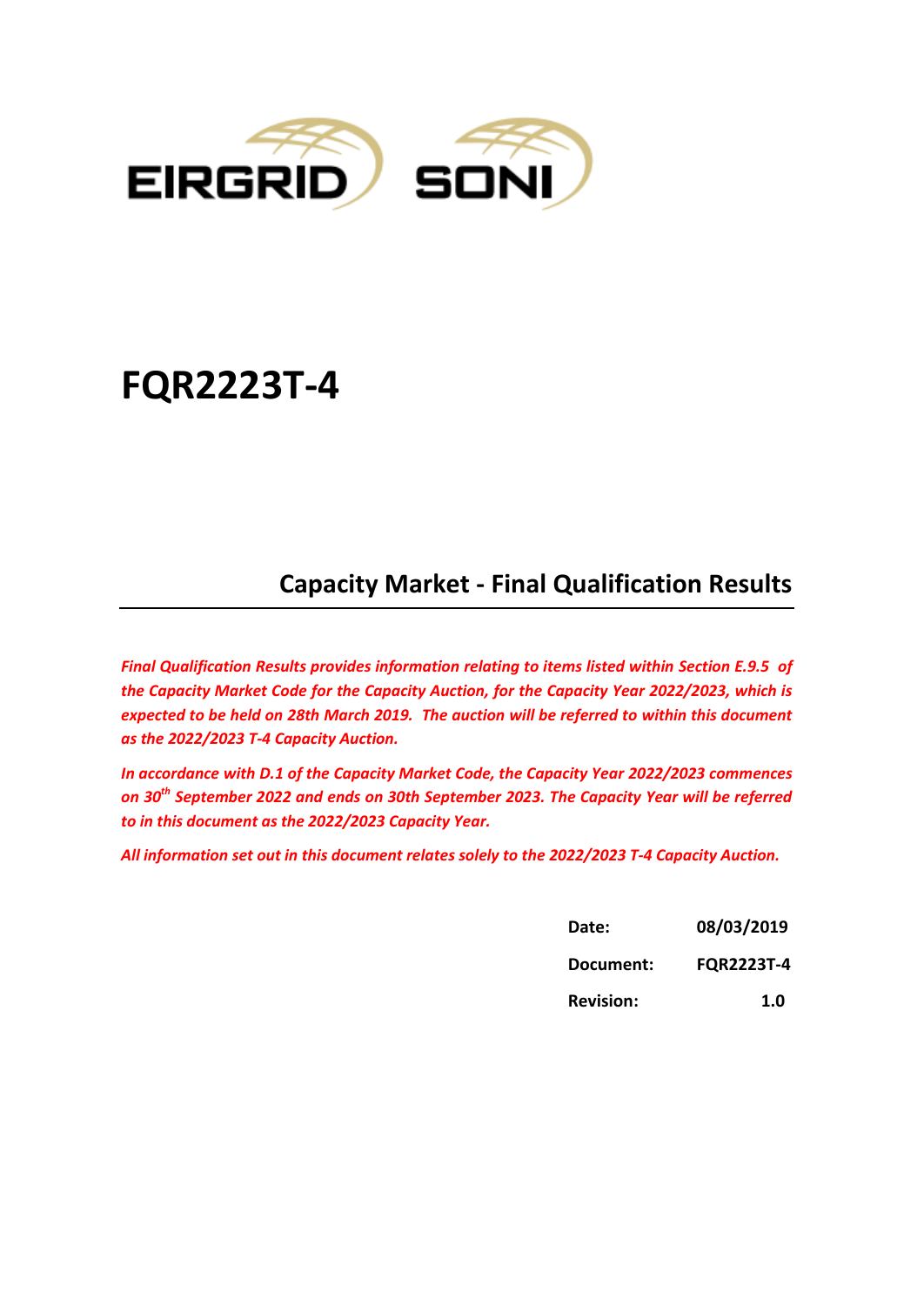

### **Final Qualification Results**

The tables below provide a breakdown of Gross De-Rated Capacity, Awarded Capacity and Net De-Rated Capacity by Technology Class and Unit Type for Existing (Table 1) and New (Table 2) Capacity.

### **Table 1 – Existing Qualified Capacity by Unit Type and Technology Class**

| <b>Unit Type</b>                    | <b>Technology Class</b>               | <b>Gross De-Rated Capacity</b><br>(Existing) (MW) | Awarded<br>Capacity (MW) | <b>Net De-Rated Capacity</b><br>(Existing) (MW) |
|-------------------------------------|---------------------------------------|---------------------------------------------------|--------------------------|-------------------------------------------------|
| Aggregated<br><b>Generator Unit</b> | <b>Gas Turbine</b>                    | 74.653                                            | $\Omega$                 | 74.653                                          |
| Autoproducer                        | <b>Gas Turbine</b>                    | 105.362                                           | $\Omega$                 | 105.362                                         |
| <b>Demand Side Unit</b>             | <b>Demand Side Unit</b>               | 266.168                                           | $\Omega$                 | 266.168                                         |
| Interconnector                      | Interconnector                        | 404.35                                            | $\Omega$                 | 404.35                                          |
| <b>Other Dispatchable</b>           | <b>Gas Turbine</b>                    | 4663.448                                          | $\Omega$                 | 4663.448                                        |
| <b>Other Dispatchable</b>           | <b>Other Storage</b>                  | $\Omega$                                          | $\Omega$                 | $\Omega$                                        |
| <b>Other Dispatchable</b>           | <b>Pumped Hydro</b><br><b>Storage</b> | 208.78                                            | $\Omega$                 | 208.78                                          |
| <b>Other Dispatchable</b>           | <b>Steam Turbine</b>                  | 1955.392                                          | $\Omega$                 | 1955.392                                        |
| Variable                            | <b>Hydro</b>                          | 190.365                                           | $\Omega$                 | 190.365                                         |
| Variable                            | Solar                                 | $\Omega$                                          | $\Omega$                 | $\Omega$                                        |
| <b>Variable</b>                     | Wind                                  | 11.74                                             | $\mathbf 0$              | 11.74                                           |
| <b>Grand Total</b>                  |                                       | 7880.258                                          | $\mathbf 0$              | 7880.258                                        |

#### **Table 2 – New Qualified Capacity by Unit Type and Technology Class**

| <b>Unit Type</b>                    | <b>Technology Class</b>               | <b>Gross De-Rated Capacity</b><br>(New) (MW) | Awarded<br>Capacity (MW) | <b>Net De-Rated</b><br>Capacity (New) (MW) |
|-------------------------------------|---------------------------------------|----------------------------------------------|--------------------------|--------------------------------------------|
| Aggregated<br><b>Generator Unit</b> | <b>Gas Turbine</b>                    | 17.112                                       | $\Omega$                 | 17.112                                     |
| Autoproducer                        | <b>Gas Turbine</b>                    | $\Omega$                                     | $\Omega$                 | $\Omega$                                   |
| <b>Demand Side Unit</b>             | <b>Demand Side Unit</b>               | 334.246                                      | $\Omega$                 | 334.246                                    |
| Interconnector                      | Interconnector                        | $\Omega$                                     | $\Omega$                 | $\Omega$                                   |
| <b>Other Dispatchable</b>           | <b>Gas Turbine</b>                    | 2428.074                                     | $\Omega$                 | 2428.074                                   |
| <b>Other Dispatchable</b>           | <b>Other Storage</b>                  | 212.365                                      | $\Omega$                 | 212.365                                    |
| <b>Other Dispatchable</b>           | <b>Pumped Hydro</b><br><b>Storage</b> | $\Omega$                                     | $\Omega$                 | $\Omega$                                   |
| <b>Other Dispatchable</b>           | <b>Steam Turbine</b>                  | $\Omega$                                     | $\Omega$                 | $\Omega$                                   |
| Variable                            | <b>Hydro</b>                          | $\Omega$                                     | $\Omega$                 | $\Omega$                                   |
| <b>Variable</b>                     | Solar                                 | 1.79                                         | $\Omega$                 | 1.79                                       |
| Variable                            | Wind                                  | 44.5                                         | $\Omega$                 | 44.5                                       |
| <b>Grand Total</b>                  |                                       | 3038.087                                     | 0                        | 3038.087                                   |